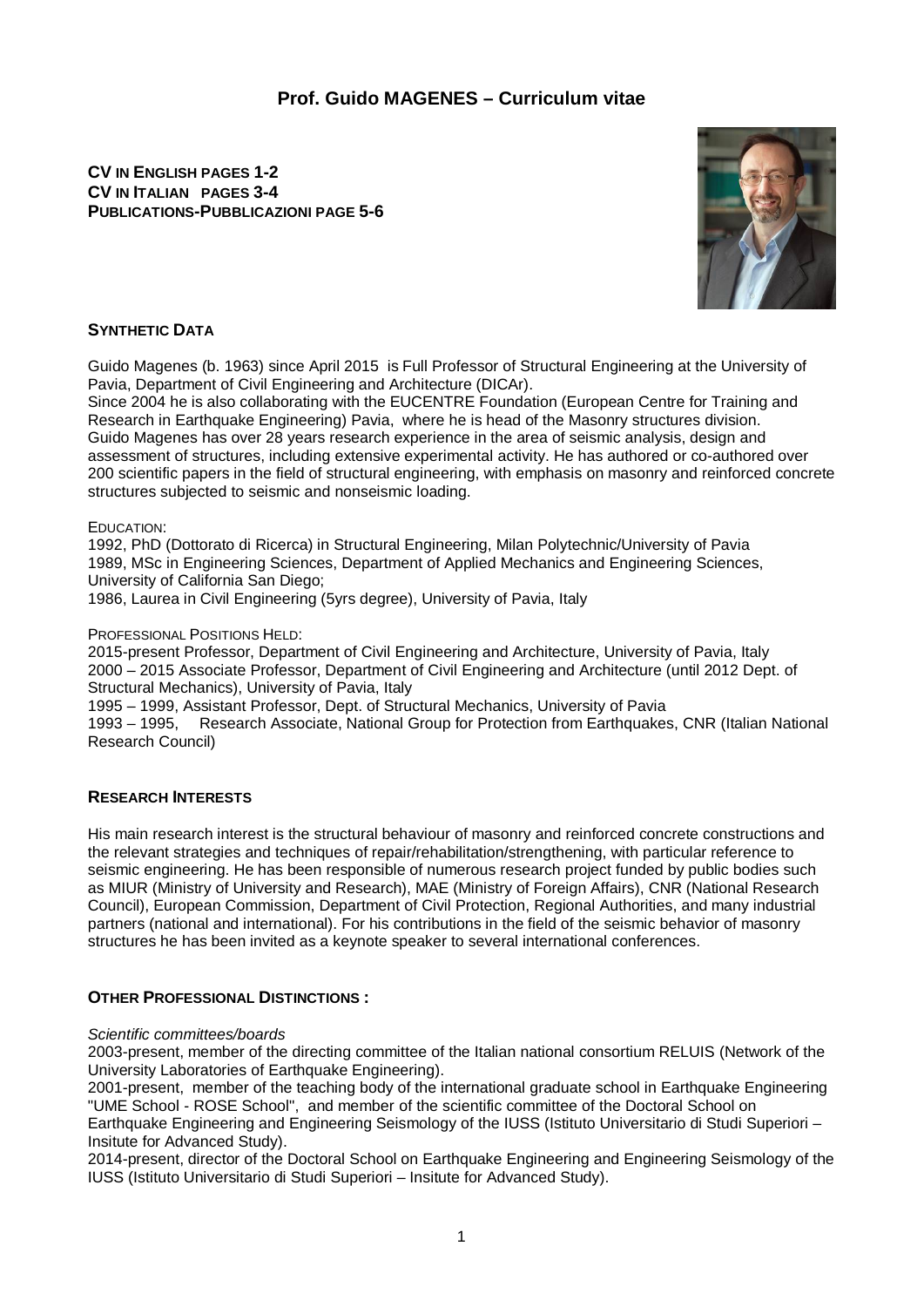2014-present: member of WG10 – "Seismic Aspects of Historical Monument Preservations" of the European Association for Earthquake Engineering

### *Normative committees/boards*

2013-present, member of the European subcommission CEN/TC250/SC8 "Seismic design" for Eurocode 8 (as liaison member of CEN/TC250/SC8 "Masonry").

2011-present, member of the subcommission "Masonry structures" for the revision of the Italian Structural Code (Norme Tecniche per le Costruzioni).

2010-present, Convenor of the Italian mirror committee UNI-CEN SC6 Masonry structures and member of the Structural Commission of UNI - Ente Nazionale Italiano di Unificazione (UNI is the technical body representing Italy within the standardization authorities/institutions such as CEN and ISO) and member of the European subcommission CEN/TC250/SC6 "Masonry" for Eurocodes.

2004-2005 Component of the drafting panel of the Italian seismic design code (OPCM 3431, issued in 2005) for the chapters "Design of masonry buildings" and "Assessment and retrofit of existing masonry buildings", 2009-2010, member of the Working Group for the drafting of the Italian National Annexes to Eurocodes.

### *Prizes:*

2013, The H.W.H. (Timber) West Award for best paper related to seismic response or retrofit of masonry at the 12th Canadian Masonry Symposium, Vancouver, Canada.

2013, Special Mention at the Italian Heritage Award for the section "Research, education and innovation in the protection of the cultural heritage" for the research project titled "Reduction of seismic risk of architectural heritage in India and Italy"

2007, Supervisor of the Thesis "New Proposals for Simplified Seismic Design of Masonry Buildings" by P.Morandi, awarded the ANDIL-ICERS (Italian Brick and Ceramics Producers Associations) prize for the best research thesis concerning clay brick applications and development.

*Invited keynote speeches/lectures at the following international conferences:* 

2006, 1st European Conference on Earthquake Engineering and Engineering Seismology, Geneva, Switzerland, September 2006

2010, 8th International Masonry Conference, Dresden, Germany, July 2010

2011, 9th Australasian Masonry Conference, Queenstown, New Zealand, February 2011

### *Participation to Editorial boards:*

2009-present, Member of the Directing board of the journal "Progettazione Sismica" (Seismic Design) 2001-2012, Member of the scientific board of the journal "Ingegneria Sismica".

2012 -present, Member of the scientific board of the professional journal INGENIO

2014-present, Member of the editorial board of the International Journal of Masonry Research and Innovation, Inderscience

2006-present: Member of the editorial board of the Journal of Engineering and Applied Sciences (NWFP University of Engineering and Technology, Peshawar, Pakistan)

*Scholarships:*

1988 Fulbright-Hays Scholarship for Graduate studies in USA 1988 ISMES scholarship for research and teaching 1987 ISMES scholarship for research and teaching

# **TEACHING:**

At the University of Pavia he is currently teaching the courses "Tecnica delle costruzioni" (Structural Design) for the Civil/Environmental Engineering curriculum (12 CFU) and Architectural Engineering curriculum (9 CFU) and "Progetto e riabilitazione delle strutture in muratura" (Design and Rehabilitation of Masonry Structures) (9 CFU).

On a bi-yearly basis he also teaches the post-graduate course "Seismic design ad assessment of masonry structures" (6 CFU) for the IUSS-University of Pavia Master and Doctoral curricula in Earthquake Engineering and Engineering Seismology. He has tutored or co-tutored 11 PhD completed theses and is currently tutoring 6 doctoral students (2 of which at foreign institutions).

# **APPOINTMENTS IN THE UNIVERSITY OF PAVIA**

Currently member of the Direction Board of the DICAR Department and vice-president of the Civil and Environmental Engineering Degree Curricula.

Since 2007 to 2013 President of the Civil and Environmental Degree Curricula.

Since 2001 to 2007 coordinator of the Civil Engineering curricula.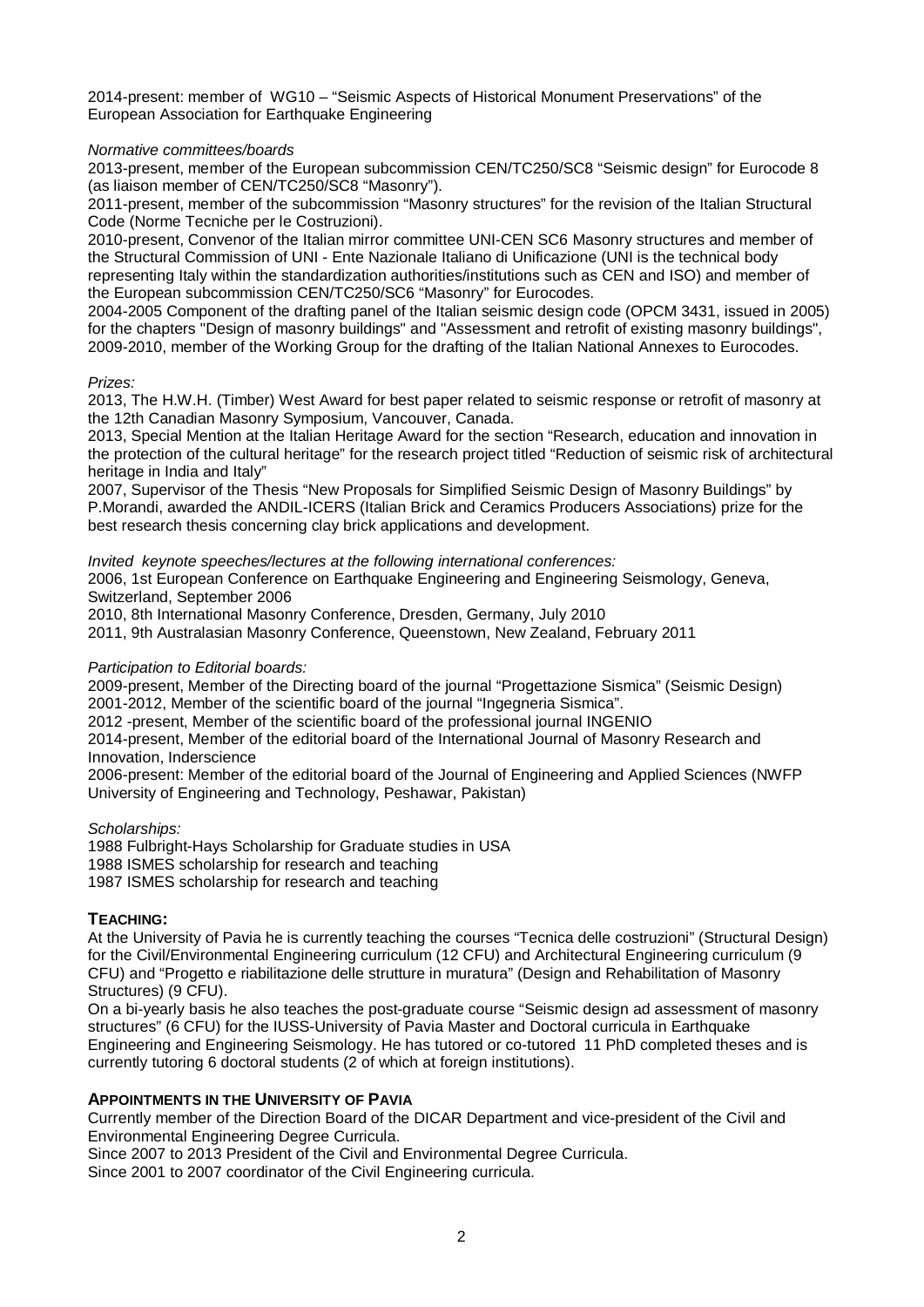### **DATI PERSONALI DEL DOCENTE**

Guido Magenes (1963) è Professore Ordinario di Tecnica delle Costruzioni presso l'Università di Pavia, Facoltà di Ingegneria, ed afferisce al Dipartimento di Ingegneria Civile ed Architettura (DICAr). Dal 2004 afferisce inoltre come ricercatore alla Fondazione EUCENTRE (European Centre for Training and Research in Earthquake Engineering) di Pavia, di cui è responsabile della sezione Murature. Guido Magenes ha oltre 28 anni di esperienza di ricerca, sia teorica che sperimentale, nel campo del comportamento statico e sismico di strutture in muratura e in cemento armato ed è autore o co-autore di oltre 200 pubblicazioni scientifiche. Nel 2014 ha ottenuto l'Abilitazione Scientifica Nazionale a Professore di prima fascia per il SSD ICAR/09 Tecnica delle costruzioni.

#### FORMAZIONE:

Laurea in Ingegneria Civile presso l'Università di Pavia (1986), Master of Science presso la University of California San Diego, USA (1989), Dottorato di Ricerca in Ingegneria delle Strutture, consorzio Politecnico di Milano/Università di Pavia (1992).

#### PRECEDENTI POSIZIONI:

2000-2015 Professore associato di Tecnica delle costruzioni presso il Dipartimento di Ingegneria Civile e Architettura (fino al 2012 Dipartimento di Meccanica Strutturale), Università di Pavia 1995-2000 Ricercatore presso la facoltà di Ingegneria dell'Università di Pavia 1993-1995 Ricercatore CNR a tempo determinato presso il Dipartimento di Meccanica Strutturale dell'Università di Pavia.

#### **AMBITI E FILONI DI RICERCA**

I suoi interessi principali nella ricerca riguardano il comportamento strutturale delle strutture in muratura ed in cemento armato e le relative tecniche e strategie di rinforzo/riabilitazione, con particolare riferimento alle strutture soggette all'azione sismica. E' stato responsabile di numerosi progetti di ricerca finanziati da MIUR, MAE (Ministero degli Affari Esteri), CNR-GNDT, Comunità Europea, Dipartimento della Protezione Civile, Regioni e da diversi soggetti industriali. Per i suoi contributi nel campo delle strutture in muratura è stato invitato a presentare keynote lectures a diverse conferenze internazionali.

### **ATTIVITÀ DIDATTICA:**

Attualmente docente del corso di "Tecnica delle costruzioni" per allievi Civili/Ambientali (12 CFU) e del corso di "Progetto e riabilitazione delle strutture in muratura" (Laurea magistrale in Ingegneria Civile, 9 CFU). Dal 2000 in qualità di Professore Associato presso la facoltà di Ingegneria è stato docente di numerosi corsi del settore Tecnica delle costruzioni (Progetto di strutture, Tecnica delle costruzioni B, Progetto e riabilitazione delle strutture in murtura). In qualità di Ricercatore universitario dal 1995 al 2000 ha svolto didattica (esercitazioni e/o titolarietà ) nell'ambito dei corsi di "Tecnica delle costruzioni II" e "Progetto di strutture DU".

Insegnamenti in corsi di dottorato: "Seismic design ad assessment of masonry structures" presso la ROSE School dello IUSS (ora UME School), anni 2004, 2007, 2009, 2011, 2013, 2015. E' stato tutore di 11 tesi di dottorato concluse ed è attualmente tutore di 6 tesi di dottorato in corso presso il dottorato IUSS/Unipv in Ingegneria Sismica e Sismologia e presso altre istituzioni nazionali ed estere.

E' stato inoltre docente in relazioni su invito presso la scuola di dottorato dell'Università di Roma "La Sapienza", presso l'ETH Zurigo (Svizzera), presso la University of Canterbury, Chirstchurch (Nuova Zelanda), e in numerosissimi corsi di aggiornamento professionale presso gli Ordini degli Ingegneri italiani.

### **INCARICHI E ATTIVITÀ ALL'INTERNO DELL'ATENEO:**

Membro della Giunta del Dipartimento di Ingegneria Civile e Architettura e referente della Sezione Strutture e Materiali del DICAr.

Dal 2014 Vicepresidente del Consiglio Didattico di Ingegneria Civile ed Ambientale.

Dal 2014 è coordinatore del dottorato di ricerca internazionale in Ingegneria Sismica e Sismologia (IUSS Pavia / Università di Pavia).

Dal 2001 membro del collegio dei docent coordinatore del dottorato di ricerca internazionale in Ingegneria Sismica e Sismologia (IUSS Pavia / Università di Pavia).

Dal 2007 al 2013 è stato Presidente del Consiglio Didattico di Ingegneria Civile ed Ambientale dell'università di Pavia. Dal 2001 al 2007 è stato referente per la didattica dei Corsi di Laurea in Ingegneria Civile.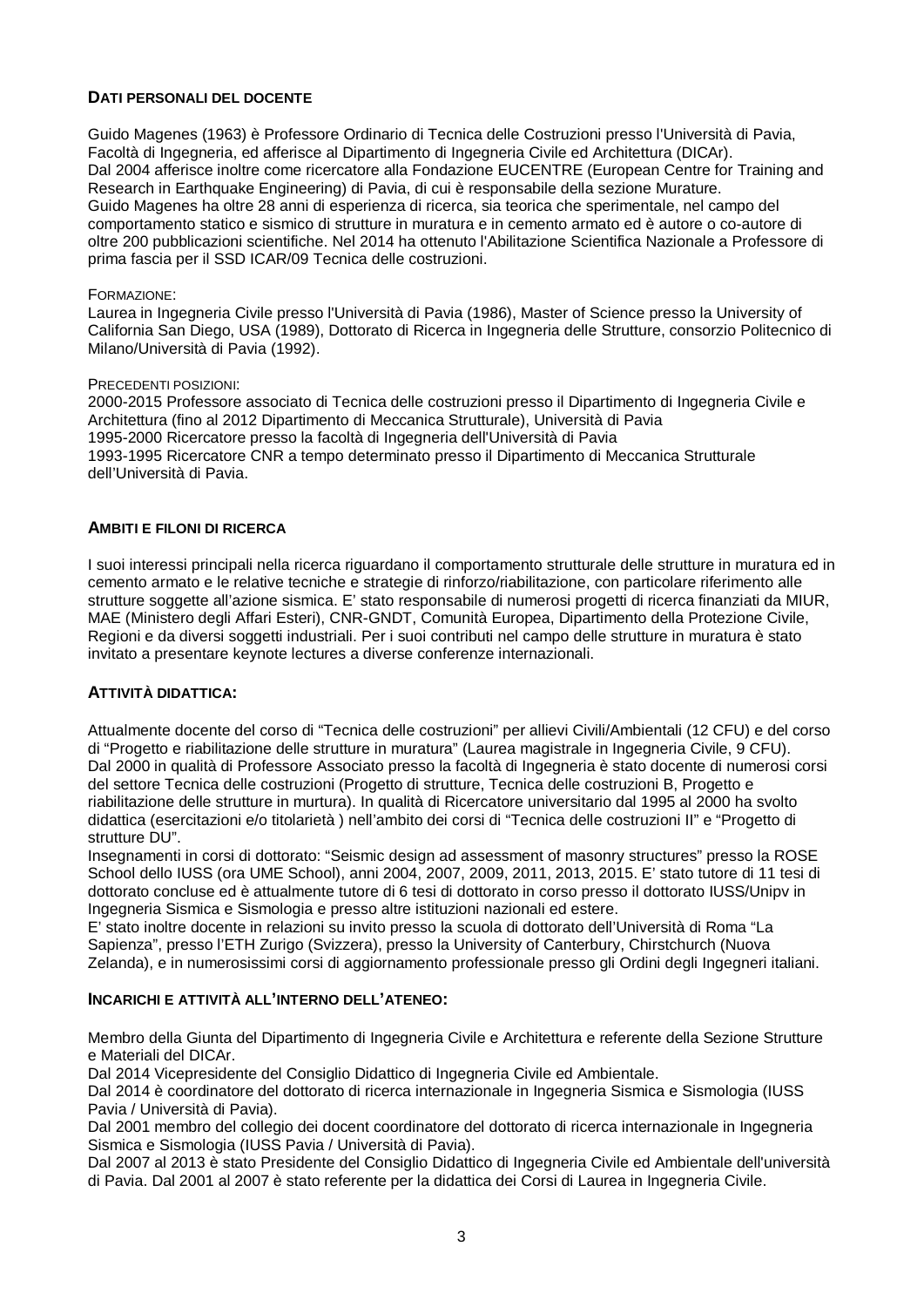### **ULTERIORI INFORMAZIONI**

*Partecipazione a comitati scientifici*

2003-presente, membro della Giunta Amministrativa del Consorzio Interuniversitario RELUIS (Rete dei Laboratori Universitari di Ingegneria Sismica).

2014-presente: membro del WG10 – "Seismic Aspects of Historical Monument Preservations" of the European Association for Earthquake Engineering

#### *Partecipazione a comitati tecnico-normativi*

Dicembre 2010-luglio 2012 Su nomina del presidente del Cons.Sup.LL.PP., membro dei Gruppi di Lavoro n.6 "Costruzioni in muratura" e n.9 "Costruzioni esistenti" della Cabina di Regia per le modifiche ed aggiornamenti delle Norme Tecniche per le Costruzioni.

2010-presente: Presidente della commissione tecnica SC6-UNI "Strutture in muratura" dell'Ente Italiano di Normazione e membro della commissione tecnica SC-UNI "Ingegneria Strutturale"

2010-presente: membro della commissione CEN TC250/SC6 "Design of masonry structures" del CEN Centro Europeo di Normazione, Bruxelles.

2012-presente: designato liasion member della CEN TC250/SC6 all'interno della commissione CEN TC250/SC8 "Seismic design of structures".

2014-presente: Su nomina del presidente del Cons.Sup.LL.PP., membro del Gruppo di Lavoro per la redazione della Circolare esplicativa delle nuove Norme Tecniche per le Costruzioni

#### *Premi:*

2013, The H.W.H. (Timber) West Award for best paper related to seismic response or retrofit of masonry at the 12th Canadian Masonry Symposium, Vancouver, Canada.

2013, Menzione Speciale all'Italian Heritage Award per la sezione "Research, education and innovation in the protection of the cultural heritage" per il progetto di ricerca "Reduction of seismic risk of architectural heritage in India and Italy"

2007, Tutor della tesi di dottorato "New Proposals for Simplified Seismic Design of Masonry Buildings" di P.Morandi, premio ANDIL-ICERS (Italian Brick and Ceramics Producers Associations) per la migliore tesi di ricerca sulle applicazioni e lo sviluppo delle murature in laterizio.

*Invited keynote speeches/lectures a congressi internazionali:* 

2006, 1st European Conference on Earthquake Engineering and Engineering Seismology, Geneva, Switzerland, September 2006

2010, 8th International Masonry Conference, Dresden, Germany, July 2010

2011, 9th Australasian Masonry Conference, Queenstown, New Zealand, February 2011

#### *Partecipazione a comitati editoriali:*

2009-presente, Membro del comitato di Direzione della rivista "Progettazione Sismica"

2001-2012, Membro del comitato scientifico della rivista "Ingegneria Sismica".

2012 -presente, Membro del comitato scientifico della rivista professionale INGENIO

2014-presente, Member of the editorial board of the International Journal of Masonry Research and Innovation, Inderscience

2006-presente: Member of the editorial board of the Journal of Engineering and Applied Sciences (NWFP University of Engineering and Technology, Peshawar, Pakistan)

### *Borse di studio:*

1988 Fulbright-Hays Scholarship for Graduate studies in USA 1988 ISMES scholarship for research and teaching 1987 ISMES scholarship for research and teaching

E' stato peer-reviewer per numerose riviste scientifiche internazionali, e peer reviewer/referee esterno per la valutazione di tesi di dottorato in università italiane e straniere.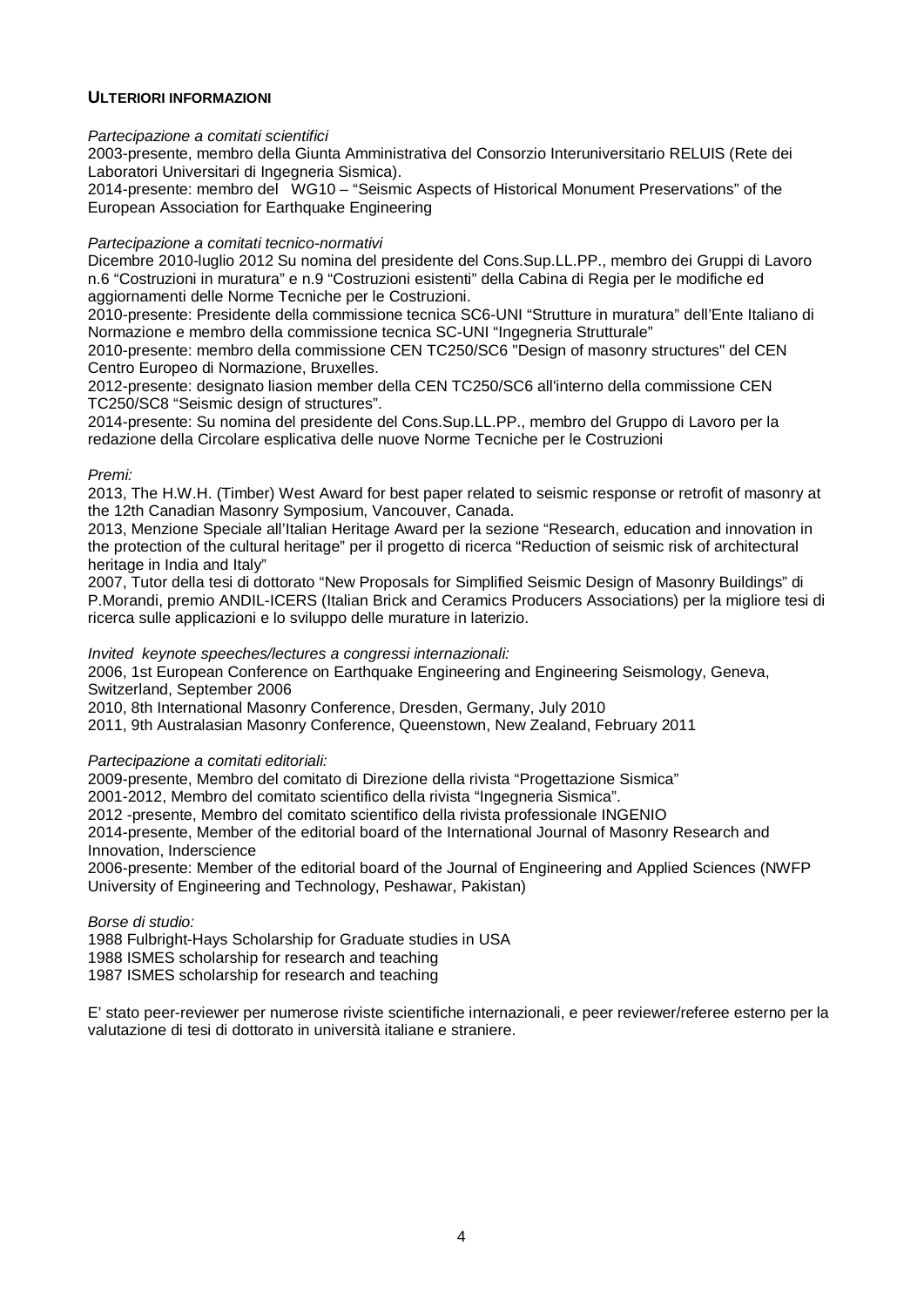#### **SELECTED RECENT PUBLICATIONS - ALCUNE PUBBLICAZIONI RECENTI**

- Bracchi S., Rota M., Penna A., Magenes G. (2015). Consideration of modelling uncertainties in the seismic assessment of masonry buildings by equivalent-frame approach. , *Bull. of Earthquake Engineering*, Springer, Vol.13, Issue 11.
- Penna A., Mandirola M., Rota M., Magenes G. (2015). Experimental assessment of the in-plane lateral capacity of autoclaved aerated concrete (AAC) masonry walls with flat-truss bed-joint reinforcement. *Construction and Building Materials*, Elsevier, Vol. 82.
- Senaldi I., Magenes G., Ingham J.M. (2015). Damage Assessment of Unreinforced Stone Masonry Buildings After the 2010-2011 Canterbury Earthquakes. *International Journal of Architectural Heritage*, Taylor and Francis, Volume 9, Issue 5.
- Javed M., Magenes G., Alam B., Khan A.N., Ali Q., Syed A.M., (2015). Experimental seismic performance evaluation of unreinforced brick masonry shear walls. *Earthquake Spectra*, Volume 31, Issue 1
- Rota M., Penna A., Magenes G, (2014). A framework for the seismic assessment of existing masonry buildings accounting for different sources of uncertainty. *Earthquake Engng Struct. Dyn*., Wiley, 43:1045– 1066, DOI: 10.1002/eqe.2386
- Mouyannou A., Rota M., Penna A., Magenes G, (2014) Identification of Suitable Limit States from Nonlinear Dynamic Analyses of Masonry Structures, *Journal of Earthquake Engineering*, Taylor and Francis, Volume 18, Issue 2, 2014, DOI: 10.1080/13632469.2013.842190.
- Magenes G., Penna A., Senaldi I., Rota M. , Galasco A. (2014). Shaking Table Test of a Strengthened Full-Scale Stone Masonry Building with Flexible Diaphragms, *International Journal of Architectural Heritage*, Taylor and Francis, Vol. 8, Issue 3, 2014 DOI: 10.1080/15583058.2013.826299
- Senaldi I., Magenes G., Penna A., Galasco A., Rota M. (2014). The Effect of Stiffened Floor and Roof Diaphragms on the Experimental Seismic Response of a Full-Scale Unreinforced Stone Masonry Building, *Journal of Earthquake Engineering*, Taylor and Francis, Volume 18, Issue 3, 2014, DOI: 10.1080/13632469.2013.876946,
- Restrepo-Vélez, L. F., Magenes, G., and Griffith, M.C. (2014). Dry Stone Masonry Walls in Bending Part I: Static Tests. *International Journal of Architectural Heritage*, Taylor and Francis, Volume 8, Issue 1, January 2014, pages 1-28, DOI: 10.1080/15583058.2012.663059, 2013
- Vaculik, J., Griffith, M.C. and Magenes, G., (2014). Dry stone masonry walls in bending Part II: Analysis, *International Journal of Architectural Heritage*, Taylor and Francis. Volume 8, Issue 1, January 2014, pages 29-48 DOI: 10.1080/15583058.2012.663060
- Penna A., Morandi P., Rota, M., Manzini, C.F., da Porto, F., Magenes, G., (2013) Performance of masonry buildings during the Emilia 2012 earthquake, *Bull. of Earthquake Engineering*, Springer, DOI: 10.1007/s10518-013-9496-6, in press
- Hak, S., Morandi, P., Magenes, G. (2013): Evaluation of infill strut properties based on in-plane cyclic tests, *Građevinar*, Vol. 65, No. 6, pp. 509-521.
- Tondelli M., Rota M., Penna A., Magenes G., (2012). Evaluation of Uncertainties in the Seismic Assesment of Masonry Buildings, *Journal of Earthquake Engineering,* Taylor and Francis, 16 (Suppl. 1), pp. 36-64.
- Hak S., Morandi P., Magenes G., Sullivan T., (2012), Damage Control for Clay Masonry Infills in the Design of RC Frame Structures, *Journal of Earthquake Engineering,* Taylor and Francis, 16 (Suppl. 1), pp. 1-35.
- Costa A.A., Penna A., Magenes G.,(2011) "Seismic performance of Autoclaved Aerated Concrete (AAC) masonry: from experimental testing of the in-plane capacity of walls to building response simulation" *Journal of Earthquake Engineering*, Taylor and Francis, 15, 1, 1-31, 2011, [http://dx.doi.org](http://dx.doi.org/) /10.1080/13632461003642413
- Dizhur, D., Ingham, J., Moon, L., Griffith, M., Schultz, A., Senaldi, I., Magenes, G., Dickie, J., Lissel, S., Centeno, J., Ventura, C., Leite, J., Lourenco, P., (2011) Performance of masonry buildings and churches in the 22 February 2011 Christchurch earthquake, *Bulletin of the New Zealand Society for Earthquake Engineering*, 44 (4), pp. 279-296.
- Rota M., Penna A., Strobbia C., Magenes G. (2011) "Typological seismic risk maps for Italy," *Earthquake Spectra*, Vol. 27, pp. 907-926; doi:10.1193/1.3609850.
- Menon A:, Magenes G., (2011) "Definition of Seismic Input for Out-of-plane Response of Masonry Walls: I Parametric Study", *Journal of Earthquake Engineering,* Taylor and Francis , 15: 2, 165-194, 2011